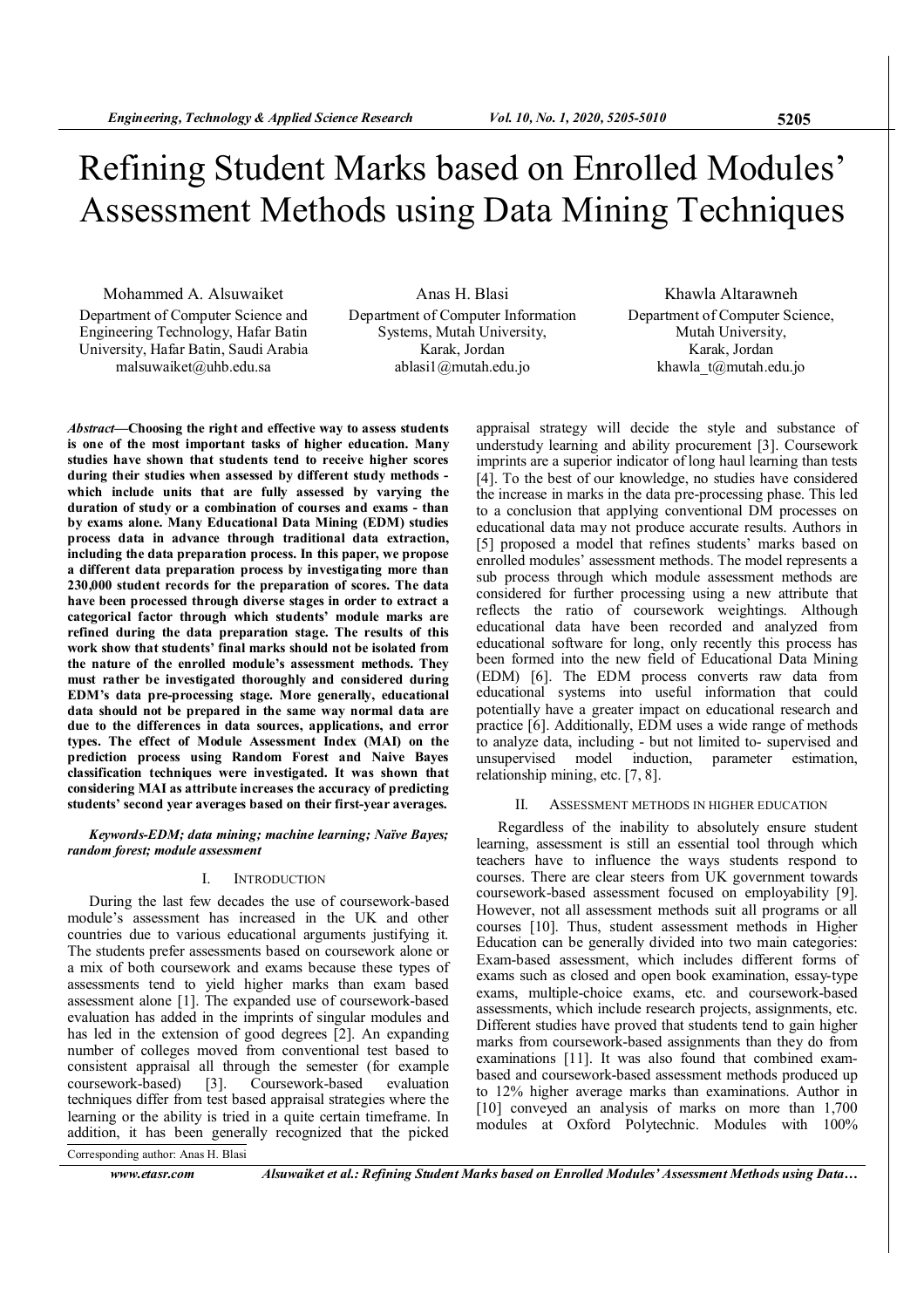This paper solves the problem of a gap between coursework and exam based assessments and tries to normalize students' marks based on the assessment method of the enrolled modules.

## III. STUDENT TRANSCRIPT DATA

In this paper, 4662 modules with different assessment methods were investigated. The basic average calculations of module marks in all departments showed that students who are assessed by coursework tend to get higher marks than those who are assessed by exams or a mixture of both coursework and exams, as shown in Table I.

TABLE I. AVERAGE MODULE MARKS OF STUDENTS IN EACH DEPARTMENT AND THEIR ASSESSMENT METHODS

| Department                                        | Number of | Average module mark of students by<br>assessment type |                  |              |  |  |  |
|---------------------------------------------------|-----------|-------------------------------------------------------|------------------|--------------|--|--|--|
|                                                   | students  | <b>Exam-based</b>                                     | Coursework-based | <b>Mixed</b> |  |  |  |
| <b>Business</b>                                   | 54960     | 59.77                                                 | 60.83            | 60.01        |  |  |  |
| Civil Engineering                                 | 34892     | 58.78                                                 | 63.74            | 60.70        |  |  |  |
| Computer Science                                  | 19800     | 58.18                                                 | 64.40            | 58.87        |  |  |  |
| Electrical and<br>Computer Systems<br>Engineering | 13740     | 59.55                                                 | 63.26            | 57.00        |  |  |  |
| Mathematics                                       | 24152     | 61.59                                                 | 66.00            | 61.17        |  |  |  |
| Mechanical<br>Engineering                         | 31385     | 58.80                                                 | 64.26            | 60.24        |  |  |  |

A simple t-Test was applied to the data of Table I in order to measure the difference between the means of each pair of variables. Results show that there is a statistically significant difference between Exam-based and Coursework-based assessments (with 95% confidence level which equates to declaring statistical significance at the p<0.05 level), a t-value of -5.06 and a p-value of 0.001). Applying the t-test to measure the significance of difference between each pair of variables (Ex-CW, Ex-Both, and CW-Both assessment methods) has the following results.

- Significance of difference between exam-based and coursework-based assessments: By applying the paired ttest on the above fields, with 95% confidence level (which equates to declaring statistical significance at  $p<0.05$ ), a tvalue of -5.83 and a p-value of 0.002 were obtained. Since the p-value is less than 0.05, it can be concluded that there is a statistically significant difference between the Exambased and Course-based assessments.
- Similarly, the p-value of the paired t-test between the coursework-based and mixed assessments (0.004) was also less than 0.05, which also indicates the statistically significant difference between these two assessment methods.

On the other hand, it seems to be no statistically significant difference between the Exam-based assessment and the mixture of both exam and coursework assessment methods, since the pvalue was 0.749 which is greater than 0.05.

#### A. Understanding Student Transcript Data

Student transcript data were collected systematically. The data consisted of files with hundreds of thousands of records. The data in these files had first to be understood, then cleaned, and finally factors that have the most significance had to be highlighted in order to further process these data using EDM techniques. Therefore, prior to modeling the data in either DM or EDM, the data types should be first identified and understood. Normally, educational data are discrete, i.e. either numeric or categorical data, and noise-free. The lack of noise in educational data is due to the fact that they are not measured, they are either collected automatically or checked carefully [12]. On the other hand, missing data values exist, usually in the cases where students skip answering a given questionnaire or when teachers skip checking attendance data. Humans normally do this type of errors, which are generally referenced as data entry errors [13]. The investigated data represent around 230,823 student records representing a total of six departments at a UK University. Each one of these department data sheets contains a number of student records. For each record, a number of attributes that represent a student's academic accomplishment are divided as follows:

#### 1) Student-Related Attributes

These attributes highlight the status of the students, including:

- Module Mark: Student's mark in a certain module.
- Exam Mark: The mark achieved by a student on the exambased assessment part.
- Cswk Mark: The mark achieved by a student on the coursework-based assessment part.
- 2) Module-Related Attributes

They describe a certain module and its characteristics. These attributes include:

- Module Code: An alphanumerical sequence of digits as a short code for each module.
- Exam Weighting (EXW): Based on the assessment method for each module, this attribute represents the total marks reserved for the exam-based assessment out of 100, i.e. it can be seen as the ratio of exam-based assessment to the total mark of a module.
- Coursework Weighting (CWW): Alternatively, this attribute indicates the ratio of coursework-based assessment to the total mark of a module. For each module, the values of these two attributes complement each other to reach the maximum total mark (100). For each department, different ratios between exam weighting and coursework weighting will be described in detail.
- Module Assessment Method: this categorical attribute represents the ratio between exam and coursework based assessment for a given module. This attribute may take the value of "Exam", Coursework", or "Both" where the "Exam" indicates that the Exam Weighting is 100 while the Coursework Weighting is 0, "Coursework" represents the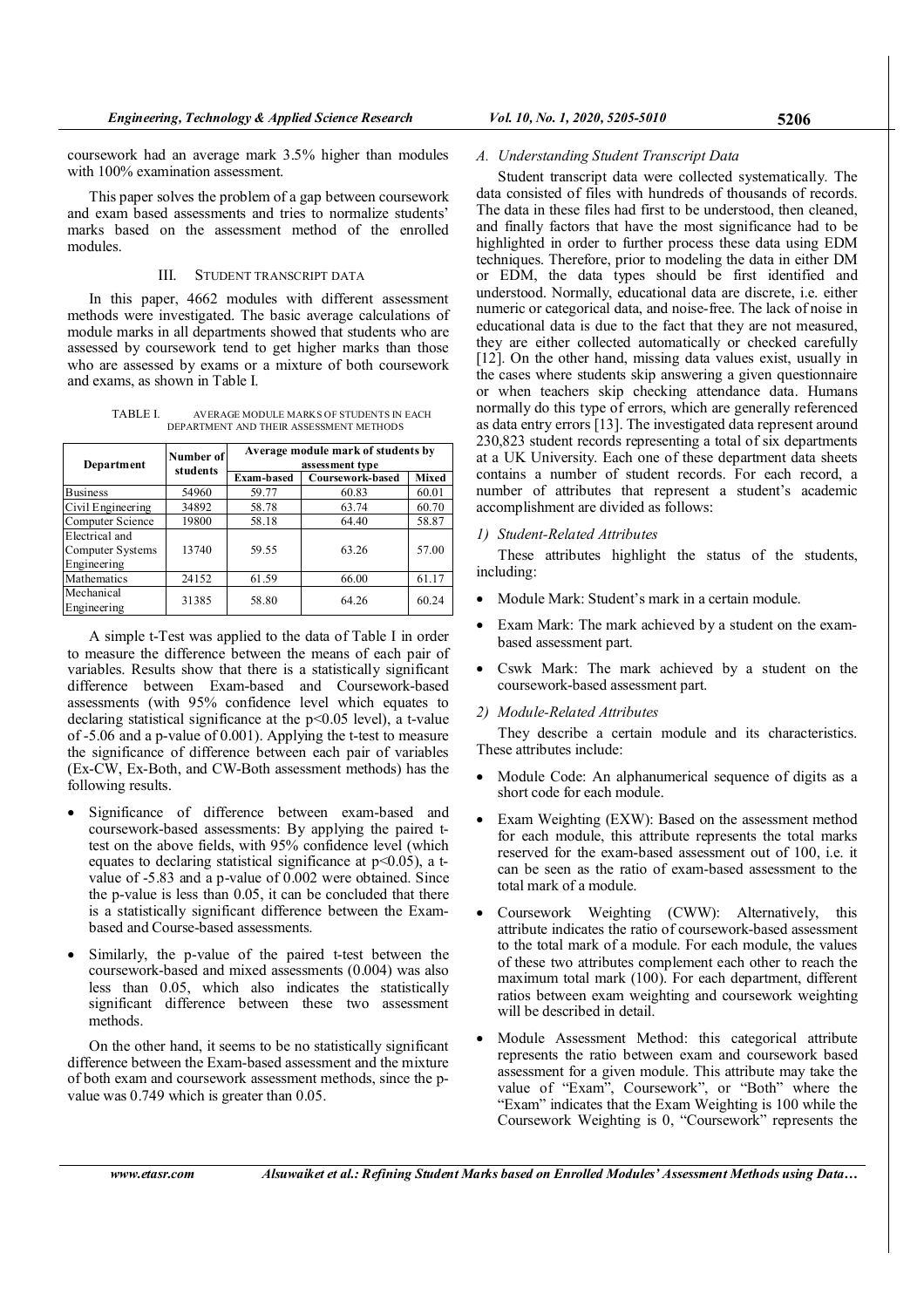opposite, and finally "Both" represents all ratios in between.

#### 3) Program-Related Attributes

These attributes describe the program in which the student is registered, namely: Program Code, which represents the program in which a student is enrolled.

#### B. Causes of Errors in Educational Data

Prior to storing data in databases, data normally are processed by human interaction, computation or both. The sources of errors in databases are categorized into four main types: Data entry errors, measurement errors, distillation errors, and data integration errors [13]. As mentioned above, since educational data are usually not measured, the errors in them can be caused by humans (i.e. through data entry errors) so these data have minimum or zero noise compared to other, noneducational, data types. Alternatively, the data we have are normally referred to as quantitative data, which are defined as a set of integers or floating point numbers that measure quantities of interest [13].

#### C. Missing Data Fields

As mentioned above, educational data are characterized by minimum noise, or sometimes they can be noise-free. The data we have are not noise-free because of the fact that some values are missing. The missing values most of the times are left empty because they are implicitly shown in other fields. For example, the Module Desc field is barely filled and this creates an obstacle if this field is used by any statistical or data mining tool. Hence, a basic algorithm was developed that considers both the Exam Weighting and Coursework Weighting fields to fill the Module Desc categorical field as follows:

For Resit Desc in Records:

If Resit Desc= Exam or Resit Desc=Blanks:

If(Exam Weighting  $=100$ ) Assessment Method is through Exam only

Else If Resit Desc= Coursework or Resit Desc=Blanks If(Coursework Weighting  $=100$ ) Assessment Method is through Coursework only Else If (Resit Desc=Both OR Resit Desc= Blanks OR Resit Desc =Exam or Resit Desc= Coursework)

If (Exam Weighting !=0 AND Exam Weighting !=100)

Assessment Method is through both Exam and Coursework

There are other records that were removed from our

datasets for the fact that they represent an extremely low percentage of the data which were detected through the method of outliner detection (i.e. readings that are in some sense "far" from what one would expect based on the rest of the data) [13]. For example, in the Department of Mechanical Engineering, the module mark of some students was not recorded because of the nature of the enrolled modules that either pass a student or not without including the pass or fail marks. The percentage of such students in the Department of Mechanical Engineering is 0.000047%, which can be neglected without affecting the remaining data.

#### D. Most Significant Factors Affecting Students' Marks

As mentioned upon investigating all the factors (attributes) mentioned above, some factors were immediately neglected as

they were irrelevant to the issue at hand. On the other hand, some other factors are directly connected to the studied problem. Those factors were considered for cleaning and then for further processing in order to understand the effect of the assessment method on student academic accomplishments and how to achieve more accurate marks. Module Mark, CWW, EXW, Module Code, Regno, and Module Desc are the most significant factors that contribute in achieving more accurate marks. The choice of the above factors was based on observation and coefficient correlation. Those chosen based on observation are the ones that are directly connected to the problem at hand, such as Module Mark, CW Weighting, EX Weighting, Regno, and Module Code. In other words, the choice of the factors was based on the effect of those factors on the final outcome. For instance, a question to be asked is whether or not the CW Weighting can play a role in determining the accuracy of a student's mark based on the enrolled module's assessment method. This question can be directly and positively answered using Pearson correlation method. The method was applied on different factors to determine the correlation between them. Table II shows the coefficient correlation on selected factors where these values tend to be high for CW and EX to module mark and low to other factors:

TABLE II. PEARSON CORRELATION OF DATA FACTORS

|                | <b>EXW</b> | <b>CWW</b> | <b>CW</b> mark | Exam mark |
|----------------|------------|------------|----------------|-----------|
| <b>EXW</b>     |            |            |                |           |
| <b>CWW</b>     | $-1.00$    |            |                |           |
| <b>CW</b> mark | 0.03       | $-0.030$   |                |           |
| Exam mark      | 0.13       | $-0.013$   | 0.461          |           |
| Module mark    | $-0.126$   | 0.126      | 0.690          | 0.966     |

By observing the correlation matrix, it can be noticed that Exam mark has the biggest positive effect on Module mark, followed directly by CW mark. On the other hand, some other factors have negative correlation to module mark, such as EX weighting. That is, the more the weight of the exam based assessment, the less the module mark will be. Therefore, this research has considered the most significant factors whose correlations values are the highest in order to investigate the accuracy of students' module marks under different assessment methods. The following section will present the pre-processed students' transcript data in a different way in order to increase the data mining accuracy by extracting a new factor from the assessment method and use it to refine student marks to ensure more accuracy prior to processing them using EDM.

#### IV. MODULE ASSESSMENT INDEX

In order to reflect the module assessment method on students' marks, the data have to be statistically investigated so that outliners can be identified, and information can be extracted and highlighted. The data have been processed through various steps, each of these steps either adds or removes data. The first step is to categorize the CW to EX ratios. In other words, to ease the processing of numerical EX and CW weighting fields, and combine their values into a categorical field that can later be a part of further processing, a combining and categorizing algorithm is proposed. The algorithm relies on the number of classes the ratio between CW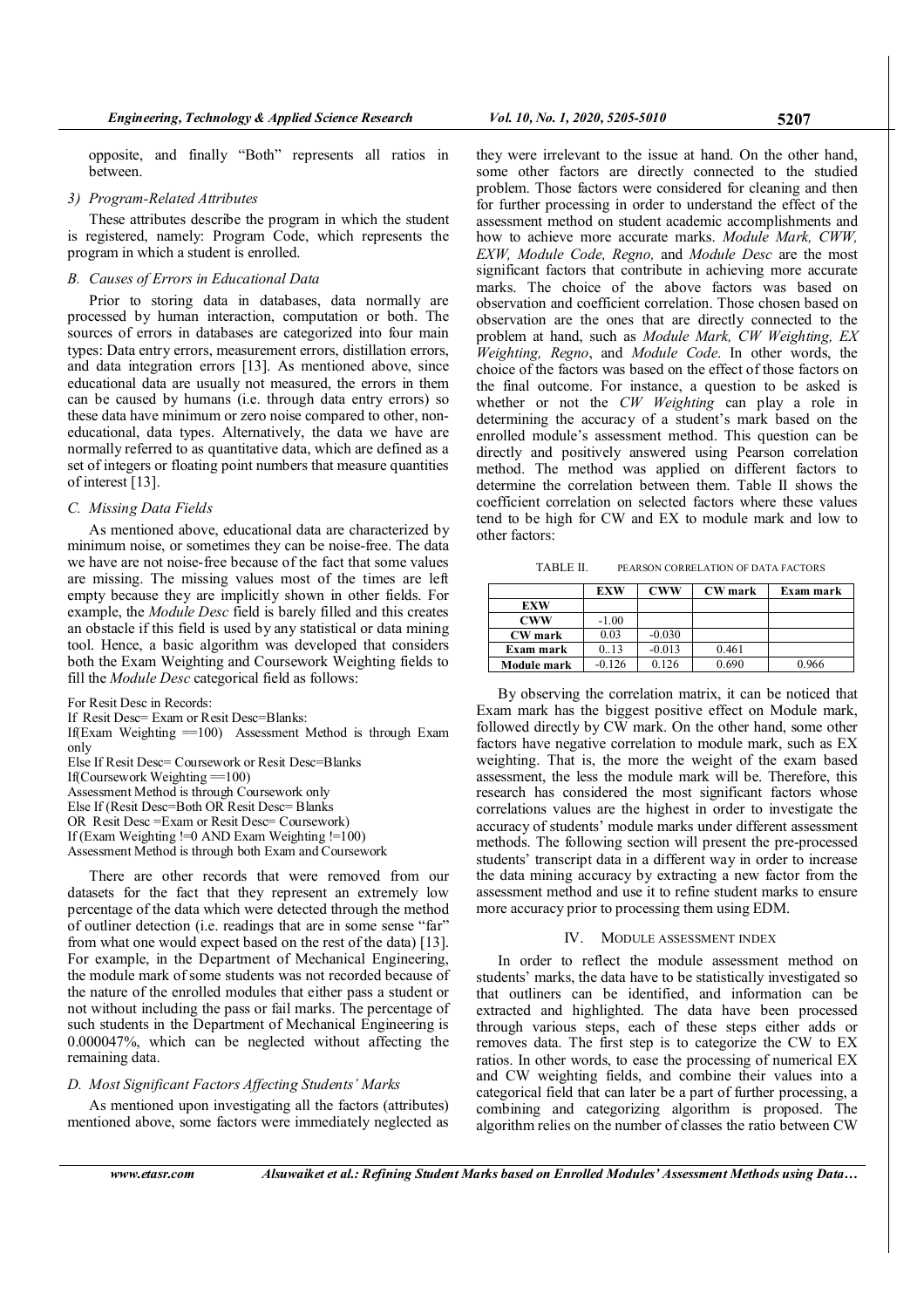to EX weightings can have. Namely, each department has its own classification of CW to EX weightings. Table III shows the different classes. By observing Table III, it is clear that no single department shares the same ratio classes with the other departments. Thus, filling the Table and therefore the data is not a solution since filling the empty cells in the Table results to filling the data tables with extra fields, yielding adding

empty records which should be cleaned (i.e. removed) again. The solution would be to consider the department with the most number of classes to start with, and then generalize the findings on other departments while bearing in mind the change of ratios. The Table shows two departments that have 12 complete ratios (the CS and ECSEng departments), in this paper, the CS department was chosen for further processing.

| TABLE III. | CLASSES OF EX TO CW WEIGHTING RATIOS |
|------------|--------------------------------------|
|------------|--------------------------------------|

|                        | <b>Model Assessment Method</b> |       |       |       |       |       |       |       |       |                          |       |                          |                          |              |       |       |              |
|------------------------|--------------------------------|-------|-------|-------|-------|-------|-------|-------|-------|--------------------------|-------|--------------------------|--------------------------|--------------|-------|-------|--------------|
| $\mathbf{C}\mathbf{W}$ | 0:100                          | 25:75 | 30:70 | 34:66 | 35:65 | 40:60 | 45:55 | 50:50 | 55:45 | 60:40                    | 65:35 | 70:30                    | 75:25                    | 80:20        | 85:15 | 90:10 | 100:0        |
| <b>Business</b>        | $\cdot$                        |       |       |       |       |       |       | ✓     |       | $\mathbf{v}$             |       | $\cdot$                  | ✓                        | $\mathbf{v}$ |       |       | $\checkmark$ |
| <b>CS</b>              |                                |       |       |       |       |       |       |       |       | $\ddot{\phantom{0}}$     |       |                          | $\overline{\phantom{a}}$ |              |       |       |              |
| CEng                   |                                |       |       |       |       |       |       |       |       |                          |       |                          |                          |              |       |       |              |
| <b>ECSEng</b>          | $\cdot$                        |       |       |       |       |       |       | ✓     |       |                          |       |                          | $\overline{\phantom{a}}$ |              |       |       |              |
| Math                   |                                |       | .,    |       |       |       |       | ✓     |       | $\overline{\phantom{a}}$ |       | $\overline{\phantom{a}}$ | $\overline{\phantom{a}}$ |              |       |       |              |
| <b>MEng</b>            |                                |       |       |       |       |       |       | ✓     |       |                          |       |                          |                          |              |       |       |              |

The algorithm first tries to ease the manipulation of ratio field by converting it into a categorical field. Figure 1 shows a simple procedure which will convert the EXW to categorical index values that can later be used in re-evaluating student marks. The output values are 0 to 11, representing the EXW to CWW ratio. For example, Module Assessment Index (MAI) value of 0 represents 0:100 EXW to CWW ratio, while MAI of 11 represents the opposite. The cases in the flowchart can be changed to different ratios from other departments in order to generalize this method.



Fig. 1. EXW to MAI matching – Department of CS

#### V. RE-EVALUATING STUDENTS MARKS BASED ON MAI

In order to uncover the relation between the student's module marks and MAI, simple quadratic regression was used. EXW and CWW were combined into one variable hence the simple quadratic regression is more suitable for one variable relation. The choice of quadratic over linear is based on the Rsquared of the quadratic model (2.90%) which is higher than the one in the linear model (2.77%). By applying Simple Quadratic Regression on the data with MAI as a variable for module mark as a response, we achieved the following fitted regression line:

# $y=MM+0.0035(MAI) - 0.05688(MAI)<sup>2</sup> (1)$

where  $y$  is the re-evaluated module mark after fitting and MM is the current module mark.

As a next step the the data of CS Department are applied to (1) using the following pseudo code:

Input: Current Module Mark (MM) for each student and MAI Output: Re-evaluated Module Mark (RMM) For each MM: If MAI=0 then RMM=MM Else RMM=MM+0.0035(MAI) - 0.05688(MAI)^2

By applying the above pseudo code on student transcript data of the CS Department, an additional field will be added which contains the RMM for each student at the department. As a real example on applying the above, for the student with *regno* of  $x$  in the module "Server Side Programming" which has 0:100 *EXW* to *CWW* ratio (i.e. MAI=0), the RMM would be equal to MM, and since this student's MM is equal to 60, his RMM would be also 60. However, for the same student in another module, Social Informatics that has a MAI value of 5, the student's MM of 55 is re-evaluated as 57.03 after applying the formula. The new values of RMM are self-explained. Table I compares the average module marks for student attending modules with different assessment methods. That is, the more the percentage of CWW (yields more MAI), the more the added marks to MM, and vice versa. Regardless of the fact that this increase on marks has been proved in literature, yet it appears to be that none of the previous studies have considered this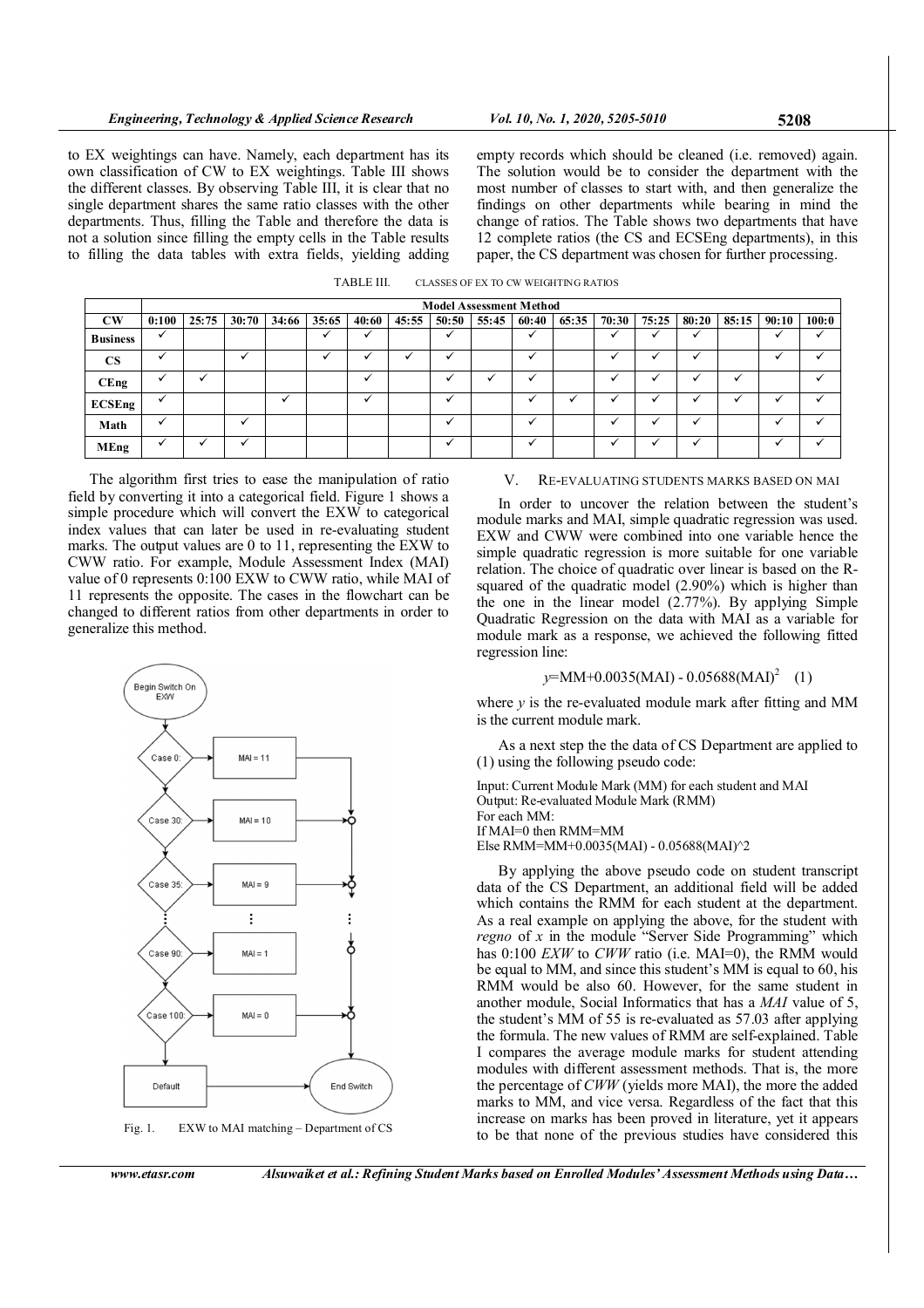increase as a feedback to re-evaluate the marks. Therefore, it is vital to consider this feedback generation for the educational data mining pre-processing phase. This means that the formulation of the relation between MAI (which reflects the ration between EXW and CWW) and the current MM should be a part of the educational data mining processes. Figure 2 shows the additional processes on raw students' module marks. The goal is to take the differences of the assessment methods into account.



Fig. 2. Re-evaluating students' module marks

#### VI. THE EFFECT OF MAI ON DM'S PREDICTION ACCURACY

In order to verify the effect of the newly constructed variable, the prediction of a student's second year average mark using only his first year's average compared to the predicted second year's average using first year's average and the newly constructed variable, MAI are compared. This comparison may highlight how accurate can the prediction process be by adding new attributes that reflect the nature of the module. Two prediction techniques were investigated: Orange Data Mining Tool: Naive Bayes [15, 16] and Random Forest [17]. The Random Forest showed more accuracy in terms of Classification Accuracy (CA) as shown in Table IV, hence it was used to evaluate the role of MAI in increasing prediction accuracy.

TABLE IV. CLASSIFICATION EVALUATION OF PREDICTION **TECHNIQUES** 

| Method        | AUC   | СA    | F1    | Precision | Recall |
|---------------|-------|-------|-------|-----------|--------|
| Random Forest | 0.827 | 0.942 | 0.194 | 0.273     |        |
| Naive Baves   | 0.876 | 0.924 | 0.330 | 0.281     | 0.40   |

Therefore, Random Forest was used to investigate the effect of including MAI as an attribute in prediction process. The data of 407 undergraduate students of the Computer Science Department, including their first and second years' average marks and their average MAI for both years were considered. The comparison has been done with and without the existence of MAI. Tables V and VI show the confusion matrices of comparisons and how MAI affected the accuracy of predicting the students' second year average marks. Table VI shows an enhancement on the prediction probabilities for each of the mark classes (Fail, Pass, Third, Lower second, Upper second, and First) compared to the probabilities of prediction shown in Table V. The Random Forest showed more accuracy in terms of CA when MAI was considered as shown in Figure 4 with an accuracy value 0.942, but when MAI was excluded, as shown in Figure 3, the accuracy was lower with a value of 0.874.

TABLE V. PREDICTING SECOND YEAR'S AVERAGE WITHOUT MAI

|              | Fail    | First   | Lower second | Pass | <b>Third</b> | <b>Upper second</b> |     |
|--------------|---------|---------|--------------|------|--------------|---------------------|-----|
| Fail         | 57.1%   | $2.9\%$ | 3.9%         | NA   | 5.0%         | 2.2%                |     |
| First        | $0.0\%$ | 87.1%   | 3.9%         | NA   | $0.0\%$      | 6.6%                | 72  |
| Lower second | 28.6%   | $.4\%$  | 72.5%        | NA   | $10.0\%$     | 7.3%                | 52  |
| Pass         | $0.0\%$ | $0.0\%$ | $0.0\%$      | NA   | $0.0\%$      | 2.2%                |     |
| Third        | 14.3%   | $.4\%$  | 2.0%         | NA   | 80.0%        | 4.4%                | 25  |
| Upper second | $0.0\%$ | $7.1\%$ | 17.6%        | NA   | 5.0%         | 77.4%               | 121 |
|              |         | 70      | 51           |      | 20           | 137                 | 285 |

TABLE VI. PREDICTING SECOND YEAR'S AVERAGE INCLUDING MAI AS AN ATTRIBUTE

|              | Fail    | First   | Lower second | Pass    | Third   | Upper second |     |
|--------------|---------|---------|--------------|---------|---------|--------------|-----|
| Fail         | 100.0%  | 3.9%    | 7.1%         | $0.0\%$ | 10.3%   | 1.5%         |     |
| First        | $0.0\%$ | 89.6%   | $0.0\%$      | $0.0\%$ | 3.4%    | 3.1%         | 74  |
| Lower second | $0.0\%$ | $2.6\%$ | 85.7%        | $0.0\%$ | $0.0\%$ | 5.3%         | 45  |
| Pass         | $0.0\%$ | $0.0\%$ | $0.0\%$      | 100.0%  | $0.0\%$ | $0.0\%$      |     |
| Third        | $0.0\%$ | $0.0\%$ | 2.4%         | $0.0\%$ | 82.0%   | 2.3%         | 28  |
| Upper second | $0.0\%$ | $3.9\%$ | 4.8%         | $0.0\%$ | 3.4%    | 87.8%        | 121 |
|              |         | 77      | 42           |         | 29      | 131          | 285 |

#### VII. RESULTS AND DISCUSSION

By refining students' marks, they either increase or decrease depending on the ration between EXW to CWW for each student during his study. For instance, considering the student  $x$  as an example, who was enrolled in 32 modules during this study at the CS Department. Out of 32 modules, 19 are 100% exam-based assessed modules, 7 are assessed by a mixture of coursework and examination, while only 6 modules are 100% assessed by coursework only. Despite that the majority of the modules are assessed through examination only, which means that the student gets no extra marks compared to

coursework-based modules, the rest of the modules give the student extra marks and hence add to his overall average. In numbers, 19 modules have 0 MAI value, which means that RMM = MM. On the other hand, the rest of the modules have values of MAI ranging from 1 to 11, which means that the RMM is always less than MM for those 13 courses. This decrement in the marks is due to the fact that students get higher marks in modules that are assessed by coursework or a mixture of coursework and examinations. Therefore, to balance the module marks and the overall average, the formula decreases the module marks by varying percentage depending on the EXW to CWW ratios. Table VII shows the differences in module marks and overall average for the example student.